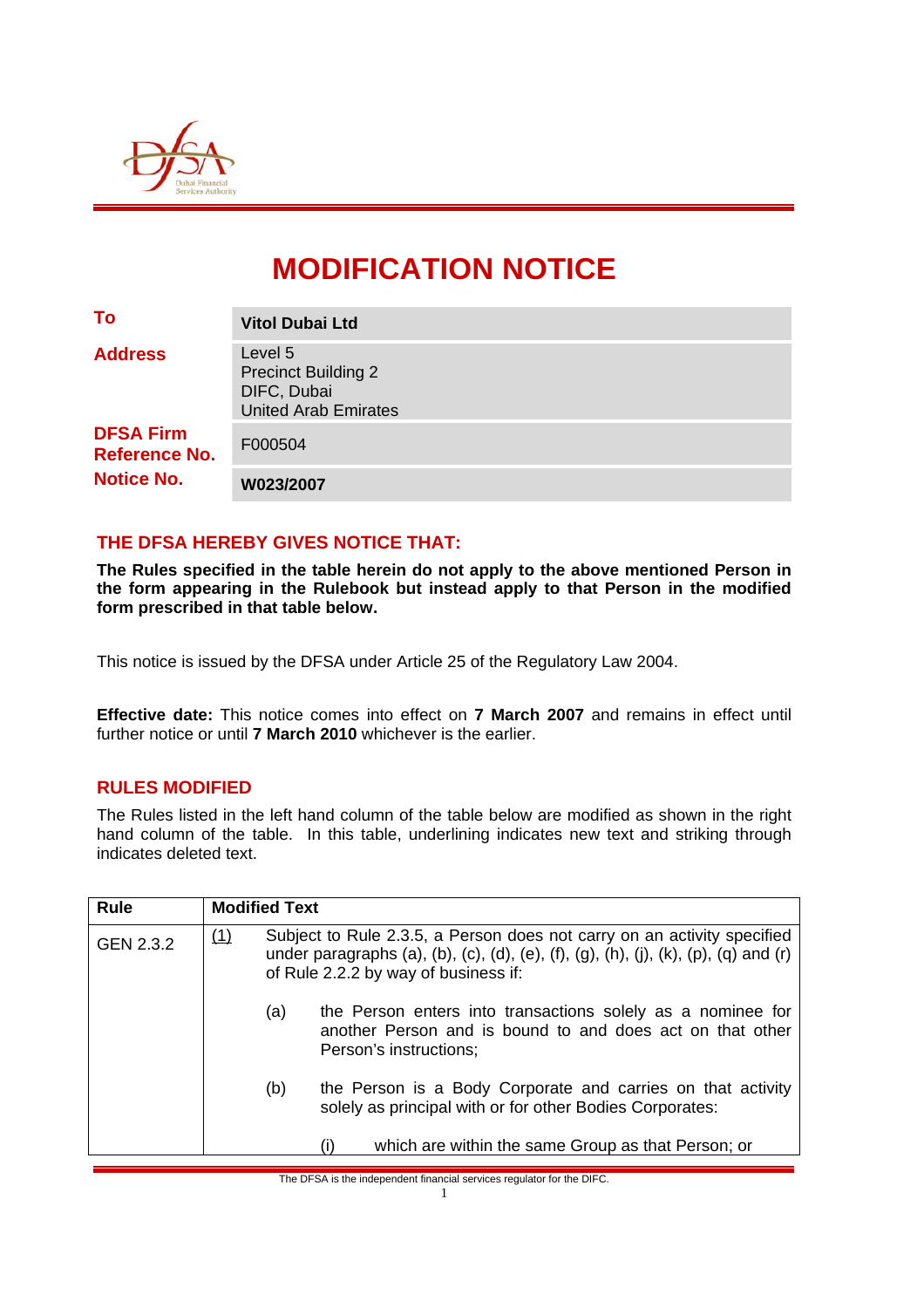

|     |            | (ii)<br>which are or propose to become participators in a joint<br>enterprise and the transaction is entered into for the<br>purposes of or in connection with that enterprise;                                                                                                                    |
|-----|------------|----------------------------------------------------------------------------------------------------------------------------------------------------------------------------------------------------------------------------------------------------------------------------------------------------|
|     |            | and for the purposes of the activities specified in paragraphs<br>(g), (i), (k) and (r) of Rule 2.2.2 the assets in question belong to<br>a Body Corporate falling within (i) or (ii); or                                                                                                          |
|     | (c)        | the Person carries on the activity solely for the purposes of or in<br>connection with the sale of goods or the supply of services to a<br>customer of the Person or a member of the same Group,<br>provided that:                                                                                 |
|     |            | (i)<br>the supplier's main business is to sell goods or supply<br>services and not to carry on any Financial Service; and                                                                                                                                                                          |
|     |            | (ii)<br>the customer is not an individual;                                                                                                                                                                                                                                                         |
|     |            | and for the purposes of the activities specified in paragraphs<br>$(g)$ , $(j)$ , $(k)$ and $(r)$ of Rule 2.2.2 the assets in question belong to<br>that customer or member.                                                                                                                       |
| (2) |            | A Person who is a Body Corporate that is constituted in the DIFC does<br>not carry on the activity specified under paragraph (d) or (e) of Rule<br>2.2.2 by way of business, provided that the Person:                                                                                             |
|     | <u>(a)</u> | carries on that activity as a member of an Authorised Market<br><b>Institution or Recognised Body:</b>                                                                                                                                                                                             |
|     | <u>(b)</u> | carries on that activity for its own account or for another Body<br>Corporate which is in the same Group as the Person, provided<br>that any such member of the Group for which the Person acts<br>is a wholly-owned Subsidiary of the Holding Company or is the<br><b>Holding Company itself;</b> |
|     | <u>(c)</u> | is and continues to be of good standing and repute and has<br>and continues to have adequate and relevant expertise in<br>relation to such activity; and                                                                                                                                           |
|     | <u>(d)</u> | restricts that activity to transactions involving or relating only to<br>Commodity Derivatives on that Authorised Market Institution or<br>Recognised Body.                                                                                                                                        |